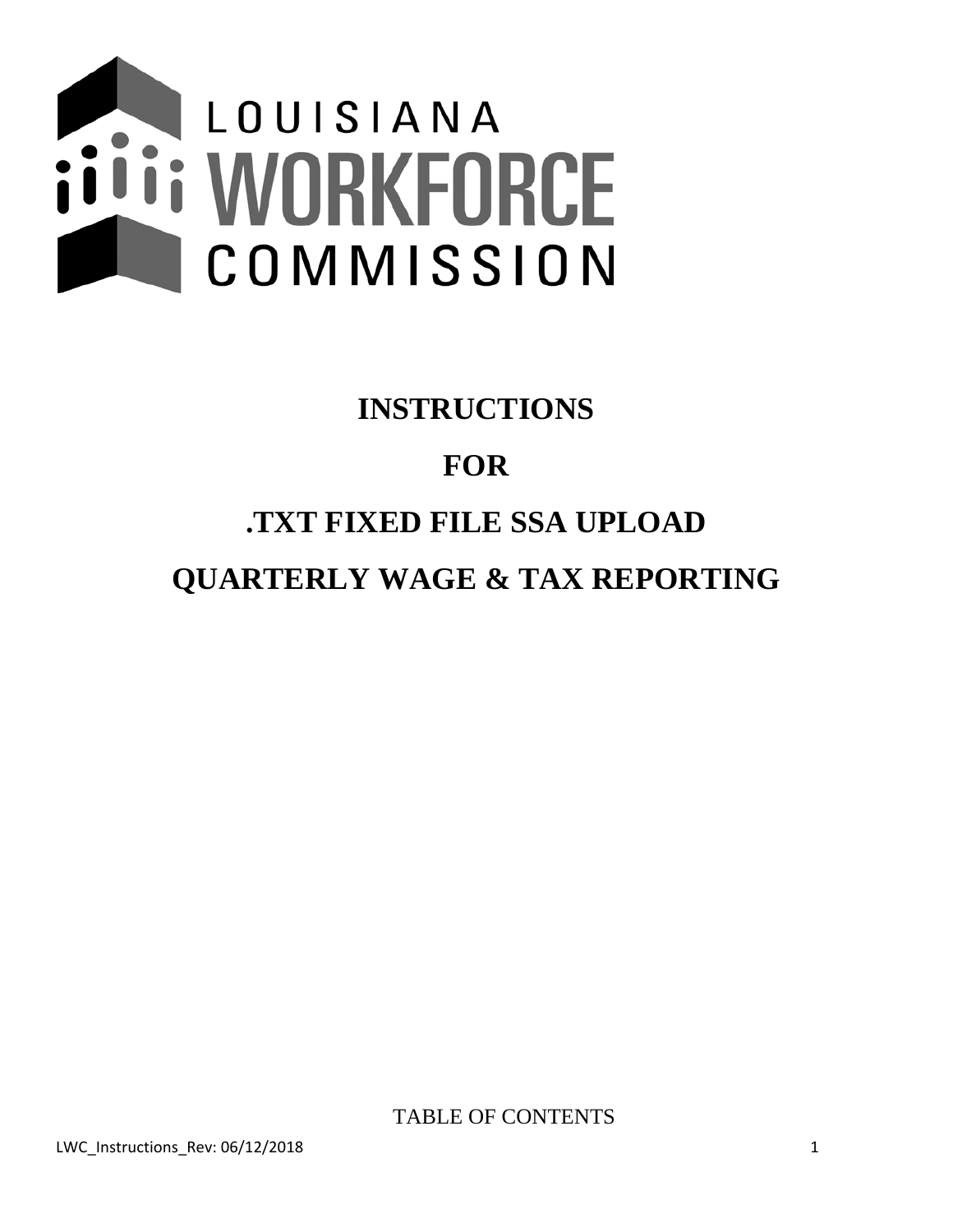| $\mathbf{I}$ . |                                                      |
|----------------|------------------------------------------------------|
| II.            |                                                      |
|                |                                                      |
|                |                                                      |
|                |                                                      |
| III.           |                                                      |
| IV.            |                                                      |
| V.             |                                                      |
|                |                                                      |
|                |                                                      |
|                |                                                      |
|                | $\bullet$                                            |
| VI.            | Appendix A: Postal Abbreviations and Numeric Codes18 |

### **I. Introduction**

Currently, Employers in the state of Louisiana can submit Wage and Tax Reports two (2) ways. All quarterly wage and tax reports must be submitted online using the electronic wage & tax reporting application.

- **Manual Entry** Businesses with less than 100 employees may enter each employee's wages directly into the application
	- **File Upload** –Businesses with one or more employees may elect to upload either a .CSV file formatted from the Excel Template available for download online or a .TXT file. Use of the Employer File Format Checker is recommended when uploading a .TXT file.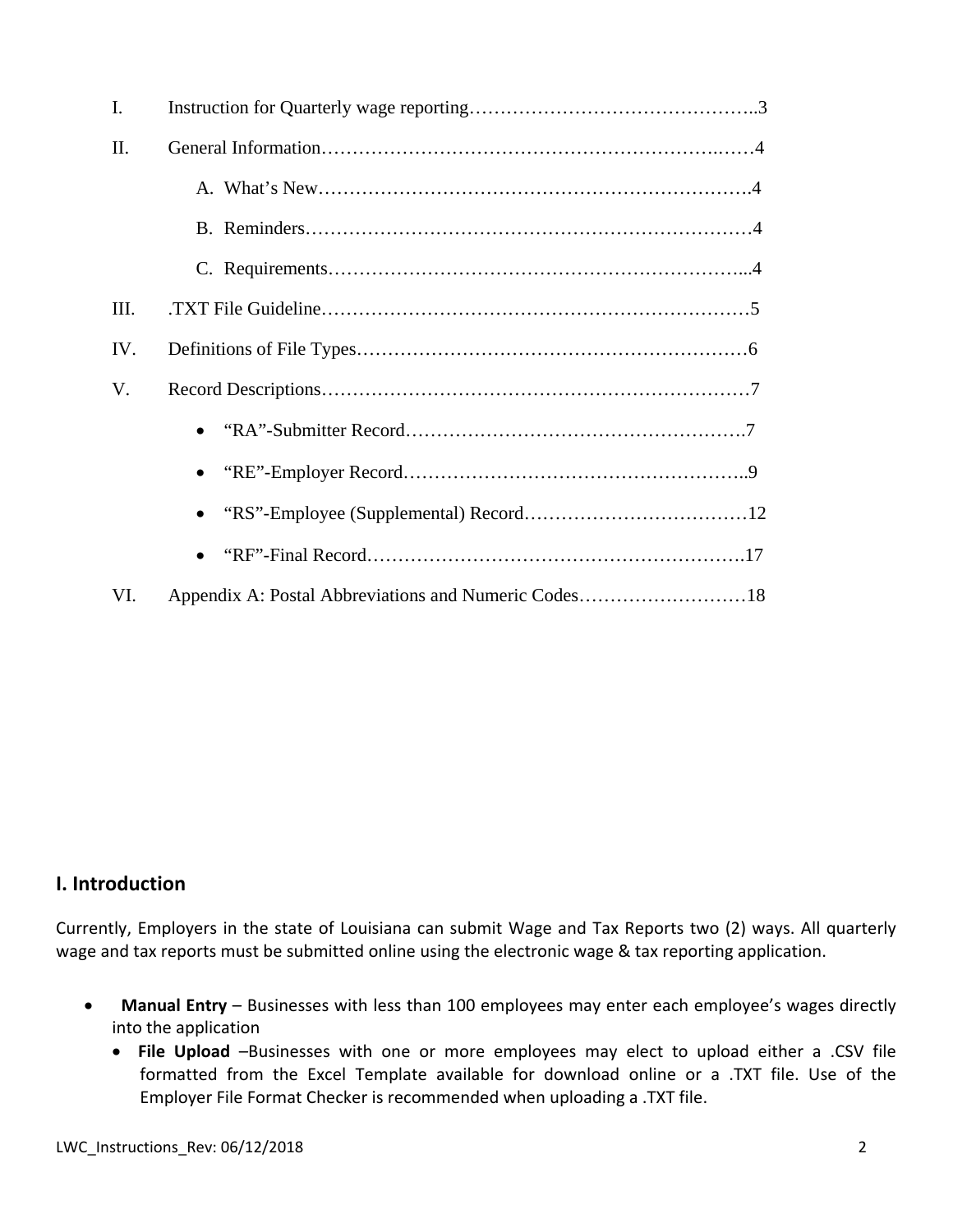**Effective January 1, 2014,** paper submissions are no longer accepted. R.S. 23:1531.1 now requires businesses to report all employees, in any calendar quarter, electronically. Employers reporting less than 100 employees are now required to file electronically beginning April 1, 2014.

Contained within this document are the most recent instructions and specifications to be used when submitting your Unemployment Insurance (UI) Wage and Tax Reports online. These instructions and specifications have been modified in accordance with the Social Security Administration's guidelines in an effort to minimize required data. Please review these instructions carefully to ensure that your file meets all requirements.

**Note:** .TXT files are generally created by the use of a payroll software provider, developer, interoffice or an outsourced Information Technology Department (IT Department) of your choosing. Contact your software provider or IT Department for instructions on how to create a file from the software you are utilizing. You will then use that file in accordance with the specifications within this document to submit your report online.

### **II. General Information**

### **A. What's New:**

Additional data fields have been added to the online wage & tax reporting application. The additional information requested for each employee include:

#### o **Hourly Pay**

o **[OPTIONAL] Standard Occupational Code (SOC) or job title**

### **B. Reminders**

#### **Filing Deadline**

Filing a Wage and Tax Report consists of both accurately filed wages reported and accepted, and payment postmarked by the process date shown online. Avoid penalties and interest by filing 30 days after the close of the quarter.

| Quarter 1 - ends March 31     | Due April 30   |
|-------------------------------|----------------|
| Quarter 2 – ends June 30      | Due July 31    |
| Quarter 3 - ends September 30 | Due October 31 |
| Quarter 4 - ends December 31  | Due January 31 |

#### **Payment Address**

When electing to print a payment voucher located inside the wage & tax reporting application) include employer account number, year and quarter on your check and mail to:

Louisiana Workforce Commission UI Tax P.O. Box 60020 New Orleans, LA 70160

NEW: LWC will return payments mailed to any other address, which could create a delinquency issue.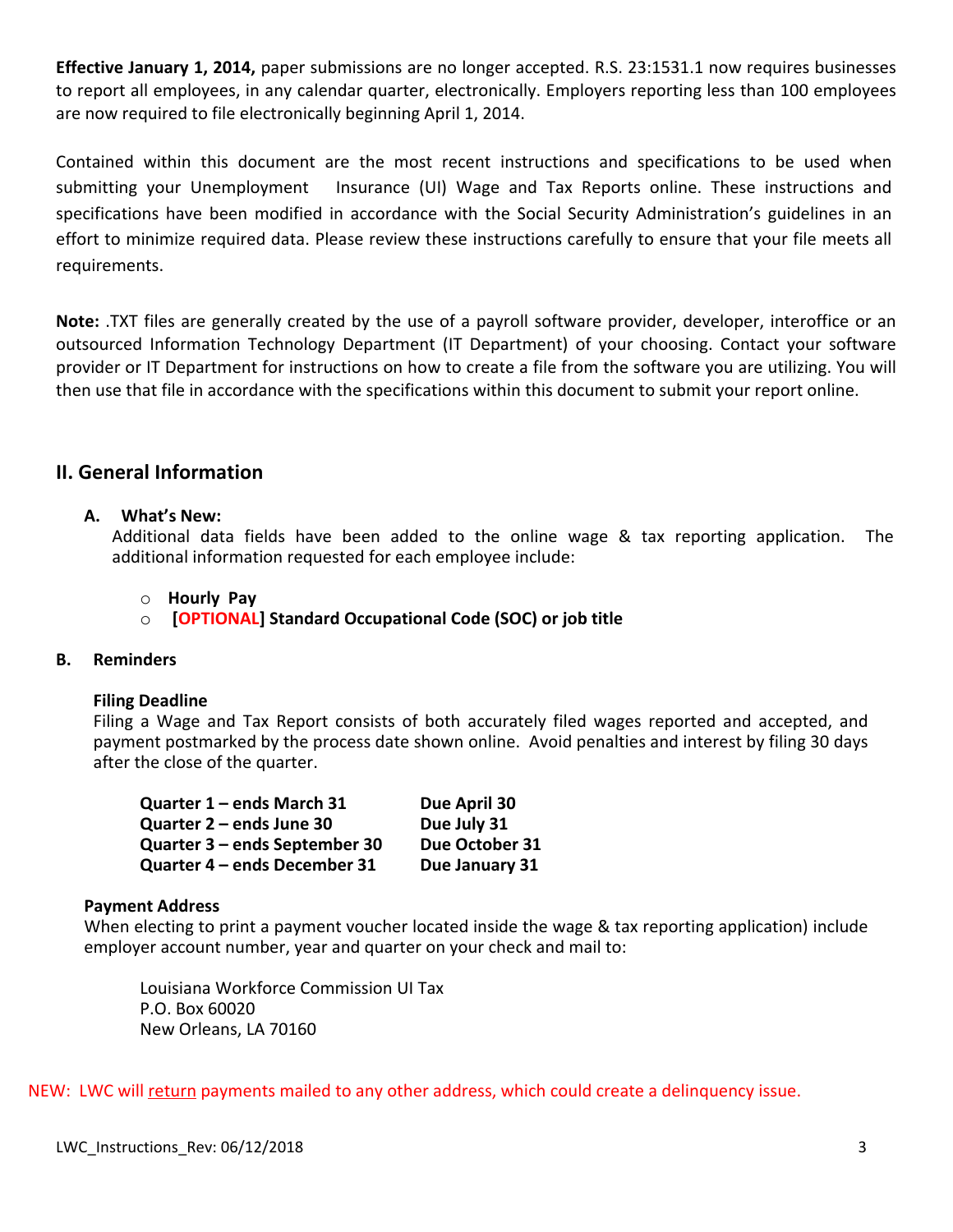### **C. System Requirements**

 Internet Explorer version 7.0 or above Firefox Allow cookies JavaScript‐enabled

### **III. .TXT File Guidelines**

Both your Federal Employer Identification Number (FEIN) and your state of Louisiana seven (7) digit UI Employer Account Number (EAN, also referred to as State Identification Number or SID) are required.

Each line (record length) **must equal 512 bytes** and the record delimiter is CRLF (carriage return / line feed).

All money fields are strictly numeric and must include dollars and cents rounded to the nearest whole dollar. Negative (credit) amounts, zero wages or blank wages are not allowed. However, simply remove that line entry from the file in the event that the employee did not earn any wages.

Do not figure the excess wages! The online filing system calculates the excess wages for you based on your current experience rating, wages reported in prior timely filed reports and taxable wage base.

Wages reported should **only** reflect state of Louisiana wages.

In order to receive proper credit for the wages paid to your employees, the nine (9) digit Social Security Numbers (SSN) must be listed. If an employee has not received a SSN, do not include a wage record for him/her on the report with a fictitious number. Have him/her call 1-800-772-1213 or visit the local Social Security office to obtain a SSN. Once a valid SSN is issued, file an Amended Wage and Tax Report. Duplicate SSNs will not be accepted within the same employer's record.

Wage reports submitted in an improper format and/or missing Social Security numbers are not acceptable. R.S.23:1538(A) authorizes the LWC to assess penalties for failure to submit timely, accurate and complete quarterly wage and tax reports in the manner approved by the Program Administrator.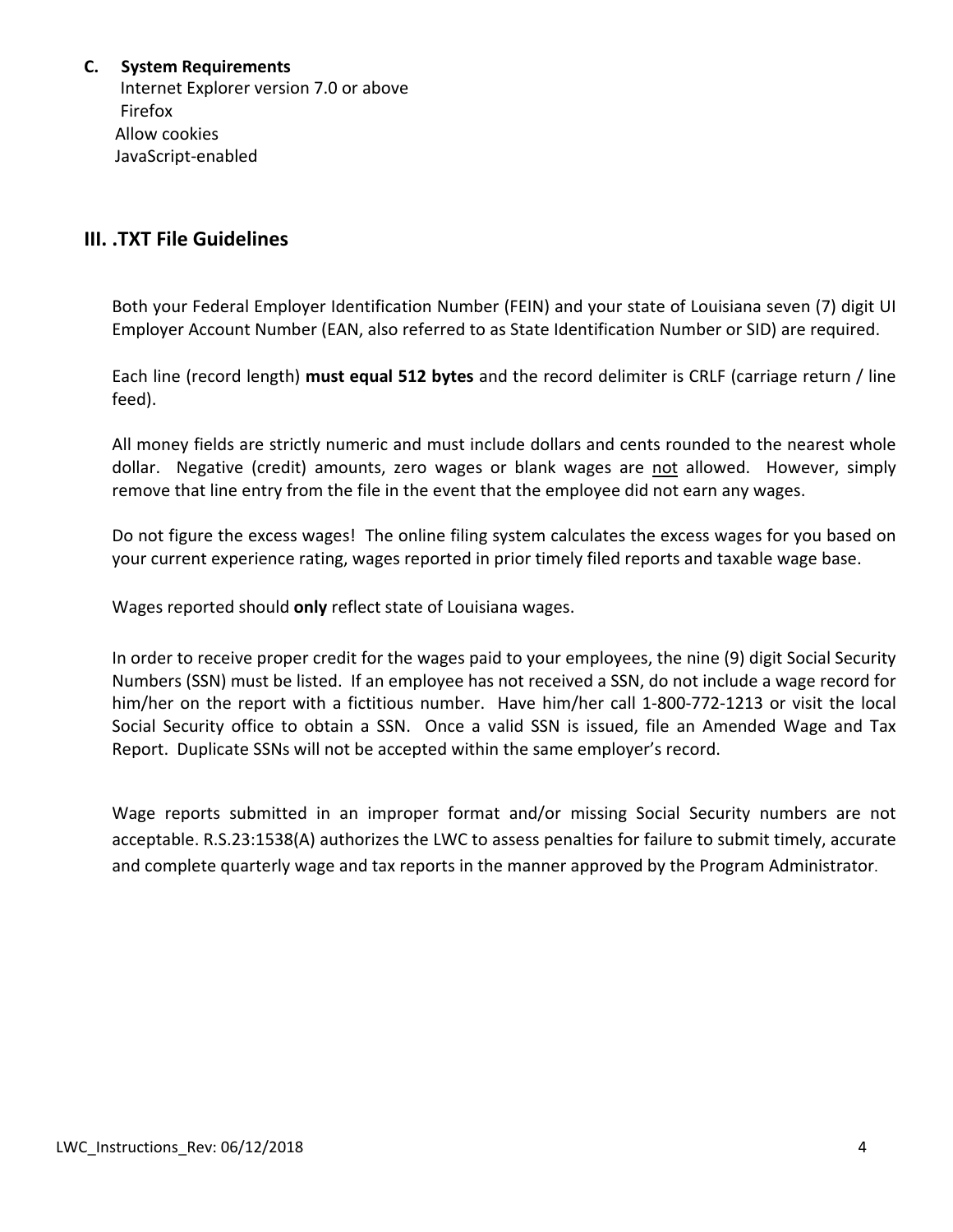While the Louisiana Workforce Commission specifications for .TXT files follows the Social Security Administration, we only have four record types that are required. These two alphabetic codes begin the record of each row and are detailed below:

| Code               | <b>RA</b>                                                                                                                                                            | <b>RE</b>                                                                                                                                                                                                                                                          | <b>RS</b>                                                                                                                                                                                                                                                         | <b>RF</b>                                                                                                                                                                                                                                 |
|--------------------|----------------------------------------------------------------------------------------------------------------------------------------------------------------------|--------------------------------------------------------------------------------------------------------------------------------------------------------------------------------------------------------------------------------------------------------------------|-------------------------------------------------------------------------------------------------------------------------------------------------------------------------------------------------------------------------------------------------------------------|-------------------------------------------------------------------------------------------------------------------------------------------------------------------------------------------------------------------------------------------|
| <b>Record Type</b> | Submitter Record                                                                                                                                                     | Employer Records                                                                                                                                                                                                                                                   | State Wage Record                                                                                                                                                                                                                                                 | <b>Final Record</b>                                                                                                                                                                                                                       |
| <b>Description</b> | Identifies the<br>organization<br>submitting the<br>file and the<br>means of contact.<br>Must be the first<br>data record in a<br>file. Precedes the<br>"RE" record. | The first "RE"<br>record must follow<br>the "RA" record.<br>This record<br>identifies an<br>employer whose<br>employee wage<br>information is<br>being reported<br>quarterly.<br>Generate one "RE"<br>record for each<br>employer with<br>wages being<br>reported. | The "RS" record must<br>follow the "RE" record.<br>This record contains<br>quarterly state wage and<br>tax data for an employee.<br>One "RS" record is<br>required for each<br>employee for whom<br>wages were paid in<br>Louisiana during the<br>report quarter. | The "RF" record must<br>follow the "RS" record.<br>This record indicates the<br>end of file and must be<br>the last data record. The<br>final record must appear<br>once for each file. No<br>data is processed after<br>the "RF" record. |
| <b>Required</b>    | <b>YES</b>                                                                                                                                                           | <b>YES</b>                                                                                                                                                                                                                                                         | <b>YES</b>                                                                                                                                                                                                                                                        | <b>YES</b>                                                                                                                                                                                                                                |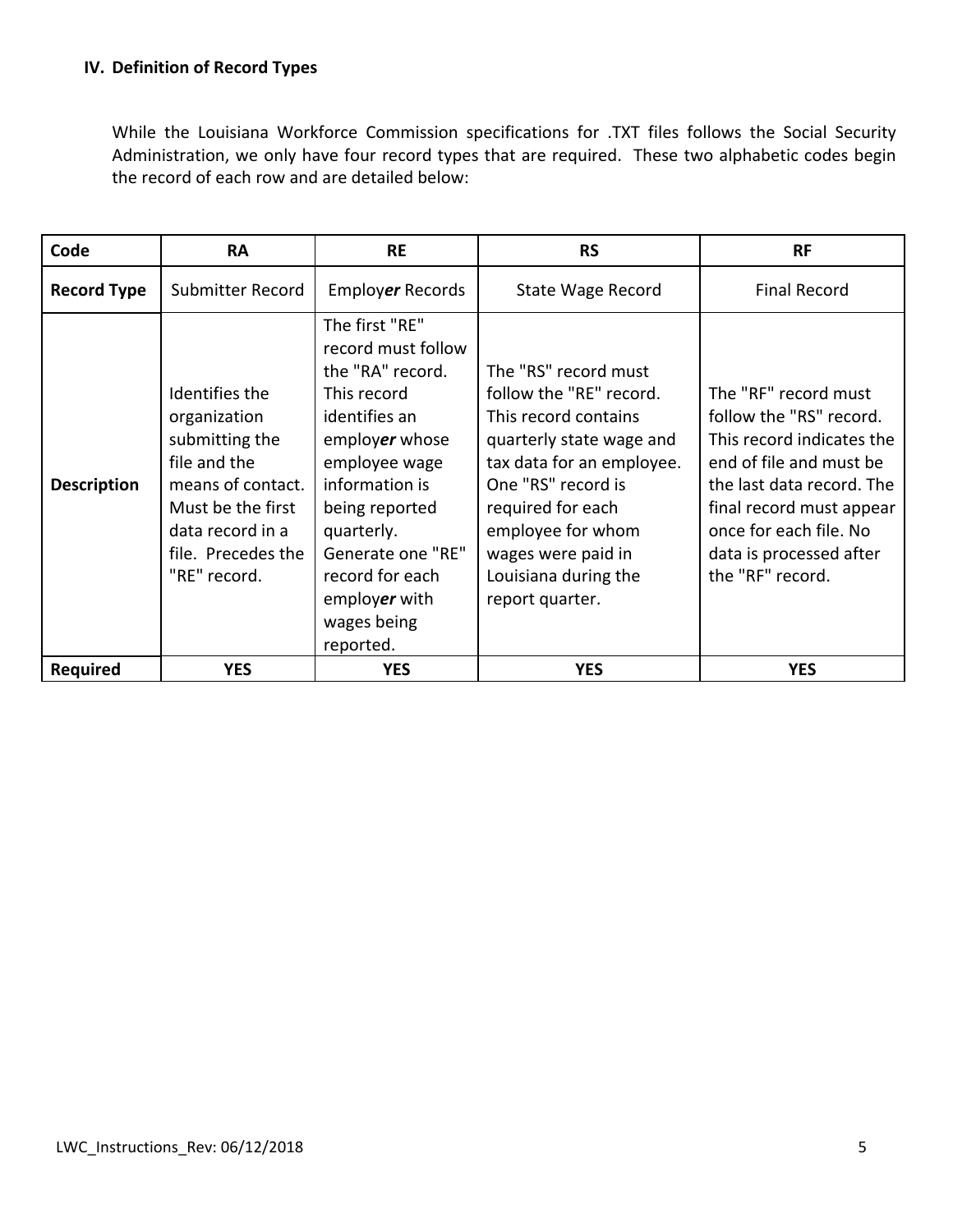# **V. Record Descriptions**

### **''RA" – RECORD FORMAT**

| <b>POSITION FROM -TO</b> | <b>FIELD NAME</b>                   | <b>LENGTH</b>  | <b>DESCRIPTION &amp; REMARKS</b>                                                                                                                                                                                         |
|--------------------------|-------------------------------------|----------------|--------------------------------------------------------------------------------------------------------------------------------------------------------------------------------------------------------------------------|
| 001-002                  | <b>RECORD IDENTIFIER</b>            | $\overline{2}$ | <b>REQUIRED - CONSTANT "RA"</b>                                                                                                                                                                                          |
| 003-216                  | <b>FILLER</b>                       | 214            | FILL WITH BLANKS.                                                                                                                                                                                                        |
| 217-273                  | <b>SUBMITTER NAME</b>               | 57             | <b>OPTIONAL - ENTER THE NAME OF THE</b><br>ORGANIZATION TO WHOM THE<br>NOTIFICATION OF UNPROCESSABLE<br>DATA SHOULD BE SENT. LEFT<br>JUSTIFY AND FILL WITH BLANKS.                                                       |
| 274-295                  | <b>LOCATION</b><br><b>ADDRESS</b>   | 22             | <b>OPTIONAL - ENTER THE LOCATION</b><br>ADDRESS (ATTENTION, SUITE, ROOM<br>NUMBER, ETC) FOR THE SUBMITTER<br>NAME. LEFT JUSTIFY AND FILL<br>WITH BLANKS.                                                                 |
| 296-317                  | <b>DELIVERY ADDRESS</b>             | 22             | <b>OPTIONAL - ENTER THE DELIVERY</b><br>ADDRESS (STREET OR POST OFFICE<br>BOX) FOR THE ORGANIZATION TO<br>WHOM THE NOTIFICATION OF<br>UNPROCESSABLE DATA SHOULD BE<br>SENT. LEFT JUSTIFY AND FILL<br><b>WITH BLANKS.</b> |
| 318-339                  | <b>CITY</b>                         | 22             | <b>OPTIONAL - ENTER THE CITY FOR</b><br>THE ORGANIZATION TO WHOM THE<br>NOTIFICATION OF UNPROCESSABLE<br>DATA SHOULD BE SENT. LEFT<br>JUSTIFY AND FILL WITH BLANKS.                                                      |
| 340-341                  | <b>STATE</b><br><b>ABBREVIATION</b> | $\overline{2}$ | <b>OPTIONAL - ENTER THE STATE FOR</b><br>THE ORGANIZATION TO WHOM THE<br>NOTIFICATION OF UNPROCESSABLE<br>DATA SHOULD BE SENT. USE A<br>POSTAL ABBREVIATION (SEE APPENDIX<br>A). FOR A FOREIGN<br>ADDRESS, LEAVE BLANK.  |
| 342-346                  | <b>ZIP CODE</b>                     | 5              | <b>OPTIONAL - ENTER SEVEN DIGIT ZIP</b><br>CODE.                                                                                                                                                                         |
| 347-350                  | <b>ZIP CODE</b><br><b>EXTENSION</b> | 4              | <b>OPTIONAL - ENTER THE FOUR DIGIT</b><br>EXTENSION OF THE ZIP CODE. IF<br>NOT APPLICABLE LEAVE BLANK.                                                                                                                   |
| 351-395                  | <b>FILLER</b>                       | 45             | FILL WITH BLANKS.                                                                                                                                                                                                        |
| 396-422                  | <b>CONTACT NAME</b>                 | 27             | <b>OPTIONAL - ENTER NAME OF THE</b>                                                                                                                                                                                      |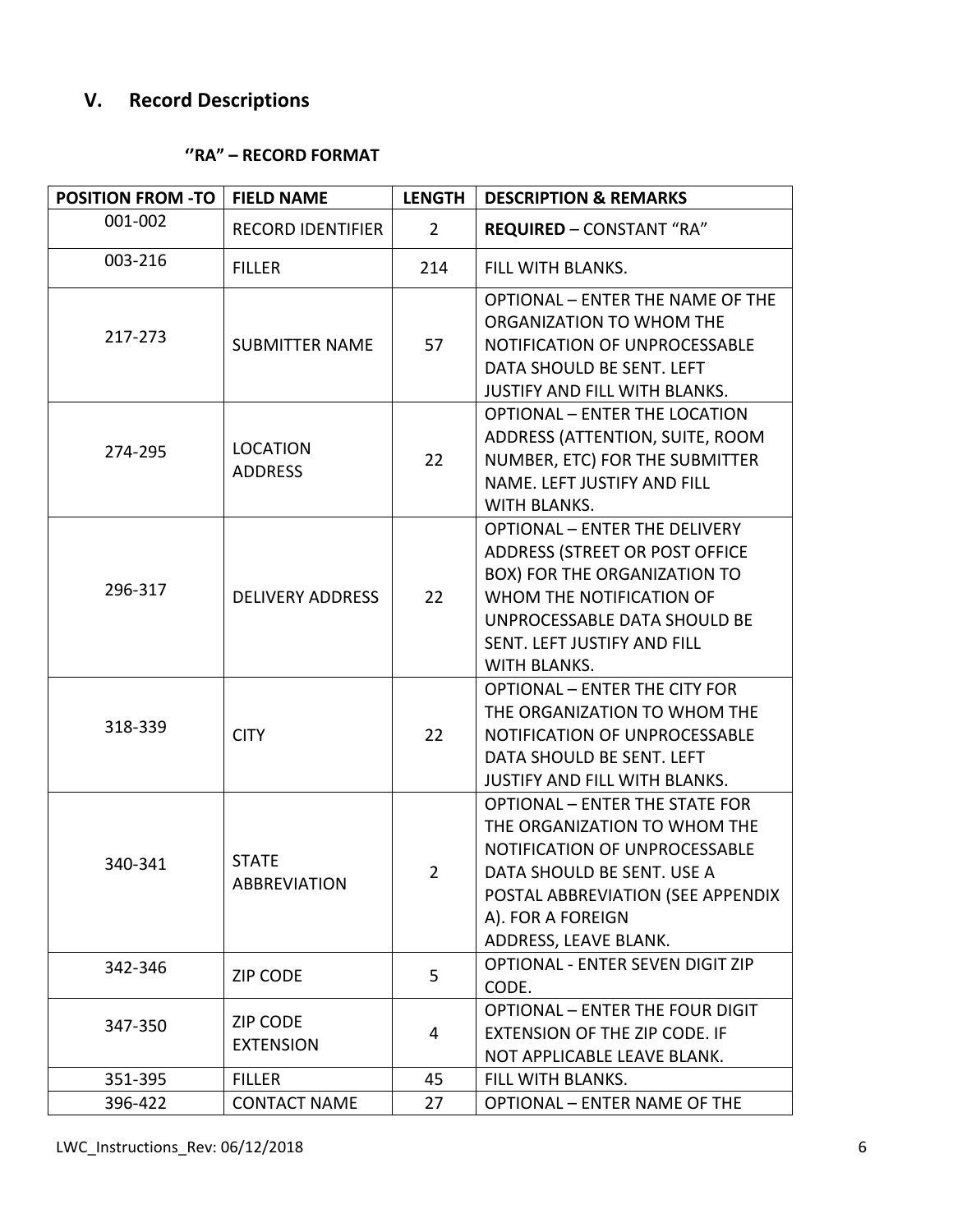|         |                                                           |    | PERSON TO BE CONTACTED BY OUIA<br><b>CONCERNING PROBLEMS WITH</b>                                                                                                          |
|---------|-----------------------------------------------------------|----|----------------------------------------------------------------------------------------------------------------------------------------------------------------------------|
|         |                                                           |    | <b>SUBMISSION. LEFT JUSTIFY AND FILL</b><br>WITH BLANKS.                                                                                                                   |
| 423-437 | <b>CONTACT</b><br><b>TELEPHONE</b>                        | 15 | <b>OPTIONAL - ENTER THE TELEPHONE</b><br>NUMBER FOR THE CONTACT NAME.<br>LEFT JUSTIFY AND FILL WITH<br><b>BLANKS.</b>                                                      |
| 438-442 | <b>CONTACT</b><br><b>TFLFPHONF</b><br><b>EXTENSION</b>    | 5  | OPTIONAL - FNTFR THE TELFPHONE<br><b>FXTENSION FOR THE CONTACT NAME.</b><br>LEFT JUSTIFY AND FILL WITH<br><b>BLANKS.</b>                                                   |
| 443-488 | <b>SECURED FILE</b><br><b>TRANSFFR</b><br><b>PROTOCOL</b> | 46 | <b>REQUIRED - SUBMITTER'S EMAIL</b><br><b>ADDRESS FOR SFTP</b>                                                                                                             |
| 489-498 | <b>CONTACT FAX</b><br><b>NUMBER</b>                       | 10 | OPTIONAL - FOR U.S. AND U.S.<br><b>TERRITORIES ONLY. IF</b><br>APPLICABLE, ENTER YOUR FAX<br>NUMBER (INCLUDING AREA CODE).<br>LFET JUSTIFY AND FILL WITH<br><b>BLANKS.</b> |
| 499-512 | <b>FILLER</b>                                             | 14 | FILL WITH BLANKS.                                                                                                                                                          |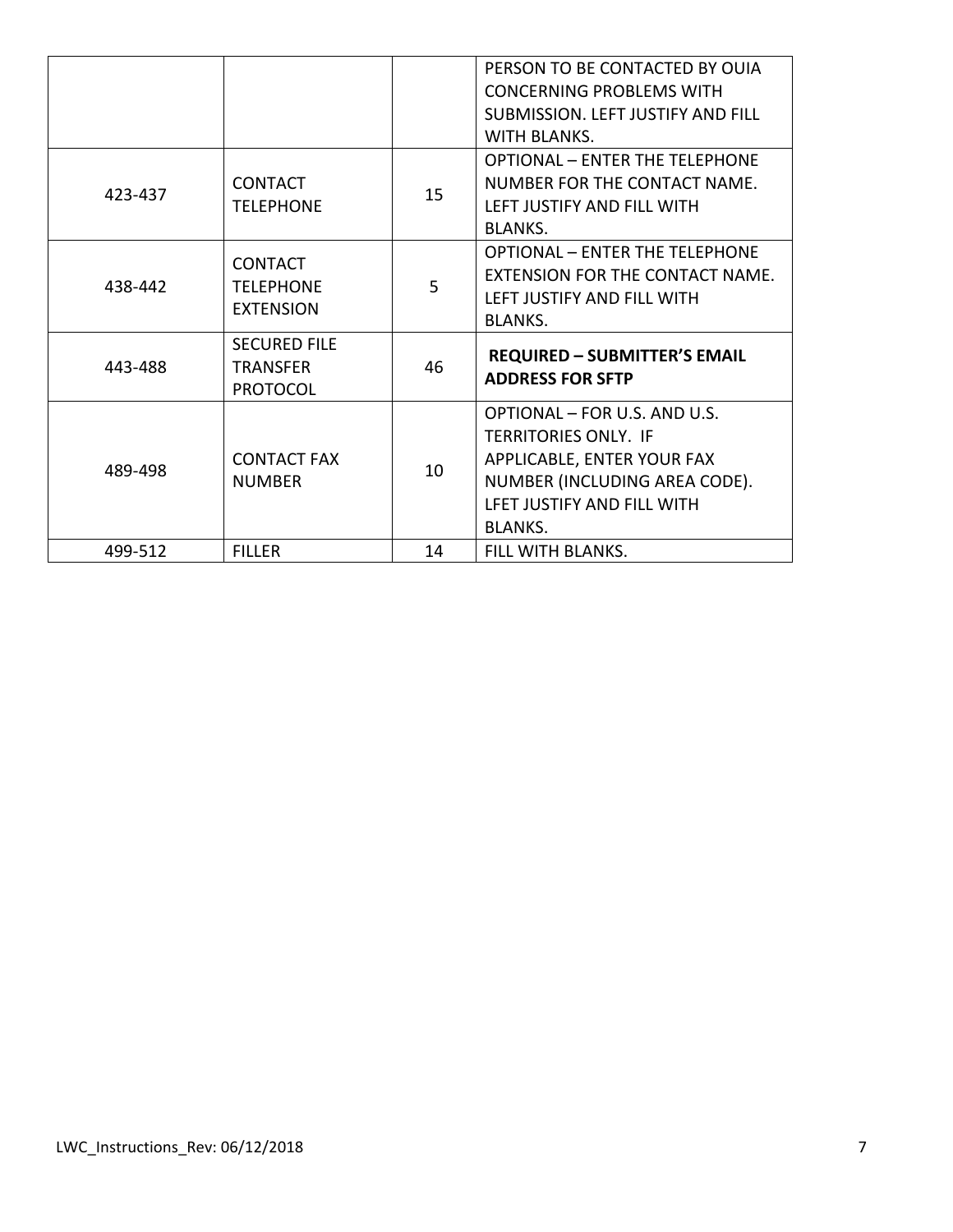### **"RE"‐ Record Format**

| <b>POSITION FROM -TO</b> | <b>FIELD NAME</b>                                                           | <b>LENGTH</b>  | <b>DESCRIPTION &amp; REMARKS</b>                                                                                                                         |
|--------------------------|-----------------------------------------------------------------------------|----------------|----------------------------------------------------------------------------------------------------------------------------------------------------------|
| 001-002                  | <b>RECORD</b><br><b>IDENTIFIER</b>                                          | $\overline{2}$ | <b>REQUIRED - CONSTANT "RE"</b>                                                                                                                          |
| 003-006                  | <b>REPORT YEAR</b>                                                          | 4              | <b>REQUIRED - ENTER THE YEAR FOR</b><br>WHICH THIS REPORT IS BEING<br>PREPARED. ENTER NUMERIC<br><b>CHARACTERS ONLY. UPDATE EACH</b><br>YEAR.            |
| 007-007                  | <b>AGENT</b><br><b>INDICATOR</b>                                            | $\mathbf{1}$   | <b>OPTIONAL - FILL WITH BLANKS.</b>                                                                                                                      |
| 008-016                  | <b>FEDERAL</b><br><b>EMPLOYER</b><br><b>IDENTIFICATION</b><br>NUMBER (FEIN) | 9              | <b>REQUIRED - ENTER NINE DIGIT FEIN.</b><br>OMIT HYPHENS, PREFIXES AND<br>SUFFIXES.                                                                      |
| 017-025                  | <b>AGENT FOR EIN</b>                                                        | 9              | FILL WITH BLANKS.                                                                                                                                        |
| 026-026                  | <b>TERMINATING</b><br><b>BUSINESS</b><br><b>INDICATOR</b>                   | $\mathbf{1}$   | <b>OPTIONAL - ENTER "1" IF YOU</b><br>HAVE TERMINATED YOUR BUSINESS<br>DURING THIS TAX YEAR. OTHERWISE,<br>ENTER "0", OR FILL WITH BLANKS.               |
| 027-030                  | <b>ESTABLISHMENT</b><br><b>NUMBER</b>                                       | 4              | FILL WITH BLANKS.                                                                                                                                        |
| 031-039                  | <b>OTHER EIN</b>                                                            | 9              | FILL WITH BLANKS.                                                                                                                                        |
| 040-096                  | <b>EMPLOYER NAME</b>                                                        | 57             | <b>REQUIRED - ENTER THE EMPLOYER</b><br>NAME. LEFT JUSTIFY AND FILL<br>WITH BLANKS.                                                                      |
| 097-118                  | <b>EMPLOYER</b><br><b>ADDRESS</b>                                           | 22             | <b>REQUIRED - ENTER THE LOCATION</b><br>ADDRESS (ATTENTION, SUITE, ROOM<br>NUMBER, ETC.) FOR THE EMPLOYER<br>NAME. LEFT JUSTIFY AND FILL<br>WITH BLANKS. |
| 119-140                  | <b>DELIVERY</b><br><b>ADDRESS</b>                                           | 22             | <b>OPTIONAL - ENTER THE EMPLOYER</b><br>DELIVERY ADDRESS (STREET OR<br>POST OFFICE BOX). LEFT JUSTIFY<br>AND FILL WITH BLANKS.                           |
| 141-162                  | <b>EMPLOYER CITY</b>                                                        | 22             | <b>REQUIRED - EMPLOYER CITY. LEFT</b><br>JUSTIFY AND FILL WITH BLANKS.                                                                                   |
| 163-164                  | <b>EMPLOYER STATE</b><br><b>ABBREVIATION</b>                                | $\overline{2}$ | OPTIONAL- ENTER THE EMPLOYER<br>STATE. USE POSTAL ABBREVIATION.<br>(SEE APPENDIX A.)                                                                     |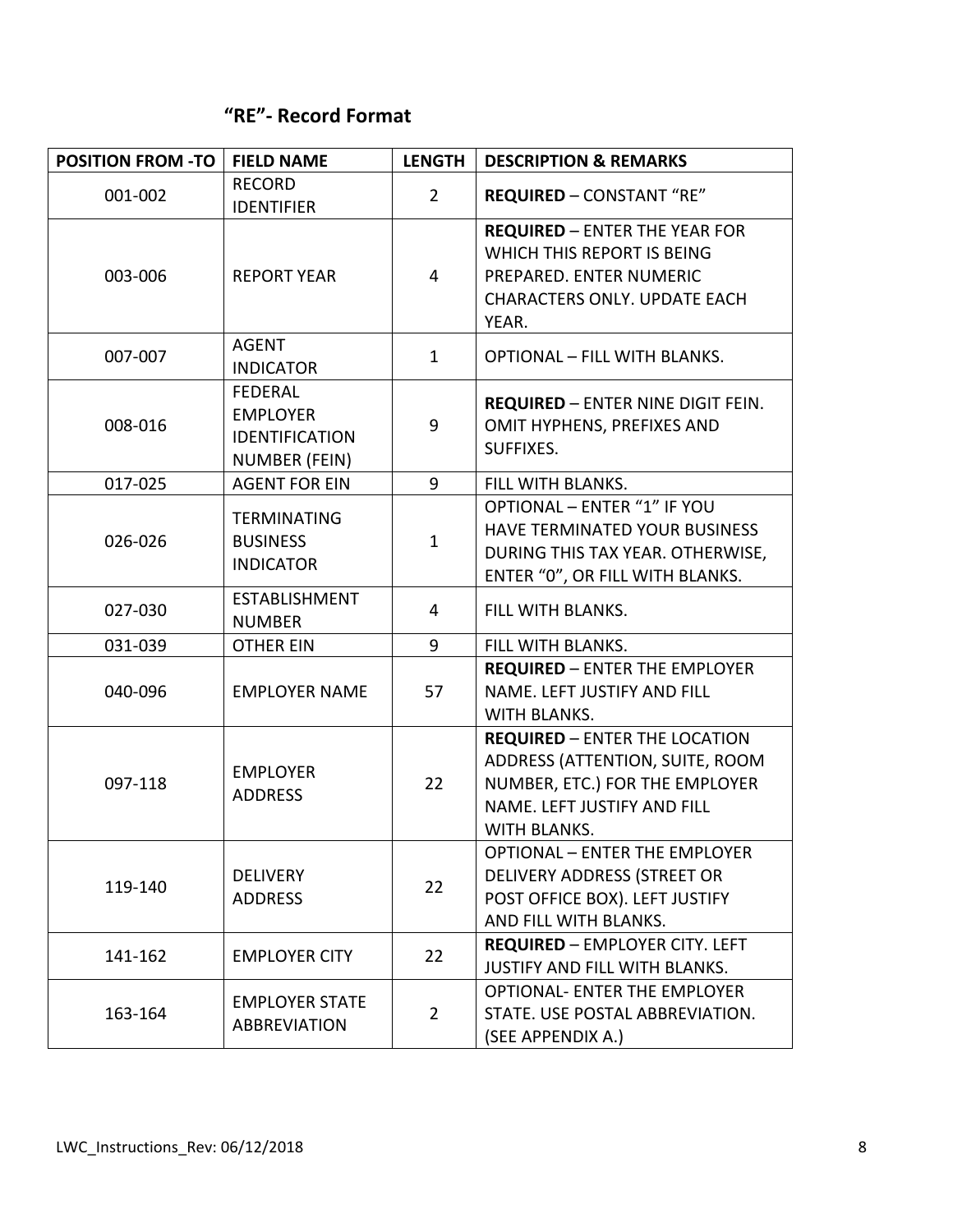### **"RE"‐ Record Format Continued**

| <b>POSITION FROM -TO</b> | <b>FIELD NAME</b>                | <b>LENGTH</b>  | <b>DESCRIPTION &amp; REMARKS</b>           |
|--------------------------|----------------------------------|----------------|--------------------------------------------|
| 165-169                  | <b>EMPLOYER ZIP</b>              | 5              | <b>REQUIRED - ENTER A VALID FIVE DIGIT</b> |
|                          | <b>CODE</b>                      |                | ZIP CODE.                                  |
| 170-173                  | <b>EMPLOYER ZIP</b>              |                | <b>OPTIONAL- ENTER THE FOUR DIGIT</b>      |
|                          | <b>EXTENSION</b>                 | 4              | EXTENSION OF THE ZIP CODE.                 |
| 174-178                  | <b>BLANK</b>                     | 5              | FILL WITH BLANKS.                          |
|                          | <b>FOREIGN</b>                   |                |                                            |
| 179-201                  | STATE/                           | 23             | FILL WITH BLANKS.                          |
|                          | <b>PROVINCE</b>                  |                |                                            |
| 202-216                  | <b>FOREIGN</b>                   | 15             | FILL WITH BLANKS.                          |
|                          | POSTAL CODE                      |                |                                            |
| 217-218                  | <b>COUNTRY CODE</b>              | $\overline{2}$ | <b>FILLWITH BLANKS.</b>                    |
|                          |                                  |                | <b>OPTIONAL - MAY ENTER THE</b>            |
|                          |                                  |                | <b>APPROPRIATE CODE:</b>                   |
|                          |                                  |                | <b>A AGRICULTURE</b>                       |
|                          |                                  |                | <b>H</b> HOUSEHOLD                         |
| 219-219                  | <b>EMPLOYMENT</b><br><b>CODE</b> | $\mathbf{1}$   | <b>M MILITARY</b>                          |
|                          |                                  |                | <b>Q MEDICARE QUALIFIED GOVERNMENT</b>     |
|                          |                                  |                | <b>EMPLOYMENT</b>                          |
|                          |                                  |                | <b>X RAILROAD</b>                          |
|                          |                                  |                | R REGULAR (ALL OTHERS) OR FILL             |
|                          |                                  |                | <b>WITH BLANKS.</b>                        |
|                          | <b>TAX</b>                       |                |                                            |
| 220-220                  | <b>JURISDICTION</b>              | $\mathbf{1}$   | FILL WITH BLANKS.                          |
|                          | <b>CODE</b>                      |                |                                            |
| 221-221                  | <b>TAX TYPE</b>                  | $\mathbf{1}$   | <b>REQUIRED - ENTER TAX TYPE "B"</b>       |
|                          | <b>STATE CODE</b>                | $\overline{2}$ | <b>REQUIRED - ENTER "22" FOR</b>           |
| 222-223                  | <b>IDENTIFIER</b>                |                | LOUISIANA FIPS CODE.                       |
|                          |                                  |                | (SEE APPENDIX A)                           |
|                          |                                  |                | <b>REQUIRED - ENTER ONLY NUMERIC</b>       |
|                          |                                  |                | <b>CHARACTERS. ENTER MONTH AND</b>         |
| 224-229                  | <b>REPORTING PERIOD</b>          | 6              | <b>FOUR DIGIT YEAR FOR THE CALENDAR</b>    |
|                          |                                  |                | <b>QUARTER FOR WHICH THIS REPORT</b>       |
|                          |                                  |                | APPLIES. E.G. "092007" FOR JULY -          |
|                          |                                  |                | SEPTEMBER 2007.                            |
|                          |                                  |                | <b>OPTIONAL - ENTER BLOCKING FACTOR</b>    |
| 230-231                  | <b>BLOCKING FACTOR</b>           | $\overline{2}$ | OF THE FILE. MAXIMUM BLOCKING              |
|                          |                                  |                | <b>FACTOR EQUALS 25.</b>                   |
| 232-234                  | <b>BLANK</b>                     | 3              | FILL WITH BLANKS.                          |

## **"RE"‐Record Format Continued**

| <b>POSITION FROM-TO   FIELD NAME</b> | <b>LENGTH   DESCRIPTION &amp; REMARKS</b> |  |
|--------------------------------------|-------------------------------------------|--|
|--------------------------------------|-------------------------------------------|--|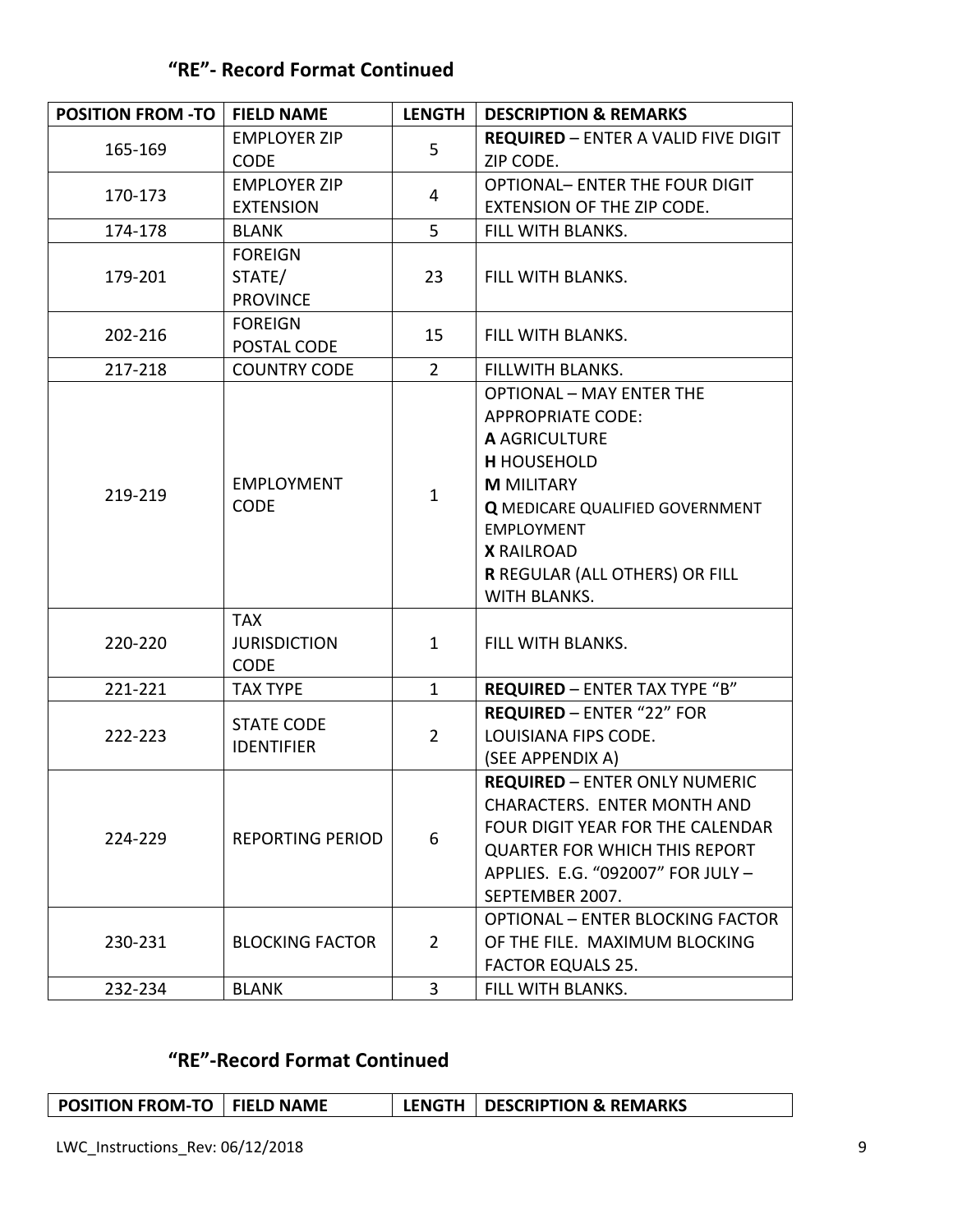| 235-246 | <b>STATE UI</b><br><b>EMPLOYER</b><br><b>ACCOUNT NUMBER</b>              | 12           | <b>REQUIRED - ENTER THE NUMERIC</b><br>SEVEN DIGIT STATE UI EMPLOYER<br><b>ACCOUNT. LEFT JUSTIFY AND FILL</b><br><b>WITH BLANKS.</b><br><b>EXAMPLE: 1234567</b>                                                                                                                                                                                                      |
|---------|--------------------------------------------------------------------------|--------------|----------------------------------------------------------------------------------------------------------------------------------------------------------------------------------------------------------------------------------------------------------------------------------------------------------------------------------------------------------------------|
| 247-249 | <b>BLANK</b>                                                             | 3            | FILL WITH BLANKS.                                                                                                                                                                                                                                                                                                                                                    |
| 250-250 | <b>MULTIPLE COUNTY</b><br><b>INDUSTRY</b>                                | $\mathbf{1}$ | <b>REQUIRED - IF EMPLOYING ENTITY IS</b><br><b>CURRENTLY A MULTIPLE WORKSITE</b><br>REPORTER AND HAS CHOSEN TO<br>SUBMIT FORM BLS 3020 (MULTIPLE<br>WORKSITE REPORT) AS A FIXED FILE<br>FORMAT VIA ELECTRONIC UPLOAD.<br><b>ENTER "1" IF THIS FIRM HAS</b><br><b>EMPLOYEES IN MORE THAN ONE</b><br>COUNTY/INDUSTRY INCLUDED IN THIS<br>REPORT; OTHERWISE, ENTER "0". |
| 251-251 | <b>MULTIPLE</b><br><b>WORKSITE</b><br><b>LOCATION</b>                    | $\mathbf{1}$ | <b>REQUIRED - IF EMPLOYING ENTITY IS</b><br><b>CURRENTLY A MULTIPLE WORKSITE</b><br>REPORTER AND HAS CHOSEN TO<br>SUBMIT FORM BLS 3020 (MULTIPLE<br>WORKSITE REPORT) AS A FIXED FILE<br>FORMAT VIA ELECTRONIC UPLOAD.<br>ENTER "1" IF THIS FIRM HAS<br><b>EMPLOYEES AT MORE THAN ONE</b><br>COUNTY INCLUDED IN THIS REPORT;<br>OTHERWISE, ENTER "0".                 |
| 252-252 | <b>MULTIPLE</b><br><b>WORKSITE</b><br><b>INDICATOR</b>                   | $\mathbf{1}$ | REQUIRED - ENTER "1" IF THIS FIRM<br>INCLUDING MULTIPLE WORKSITE DATA<br>ON FIXED FILE FORMAT IN LIEU OF<br>FORM BLS 3020; OTHERWISE, ENTER<br>"0".                                                                                                                                                                                                                  |
| 253-253 | <b>ELECTRONIC</b><br><b>FUNDS</b><br><b>TRANSFER</b><br><b>INDICATOR</b> | $\mathbf{1}$ | OPTIONAL - ENTER "1" IF THIS FIRM<br>PARTICIPATES IN ELECTRONIC FUNDS<br>TRANSFER OF QUARTERLY UI PAYROLL<br>TAXES; OTHERWISE, ENTER "0".                                                                                                                                                                                                                            |
| 254     | MULTI-STATE<br><b>EMPLOYERS</b><br><b>INDICATOR</b>                      | $\mathbf{1}$ | REQUIRED - IF ANY OF YOUR<br><b>EMPLOYEES REPORT WAGES TO</b><br>LOUISIANA AND TO OTHER STATES;<br>ENTER A "Y" IF YES; ENTER A "N"                                                                                                                                                                                                                                   |
| 255-512 | <b>BLANK</b>                                                             | 258          | <b>LEAVE BLANK</b>                                                                                                                                                                                                                                                                                                                                                   |

# **"RS"‐Record Format**

| POSITION FROM-TO   FIELD NAME |  | LENGTH   DESCRIPTION & REMARKS |
|-------------------------------|--|--------------------------------|
|                               |  |                                |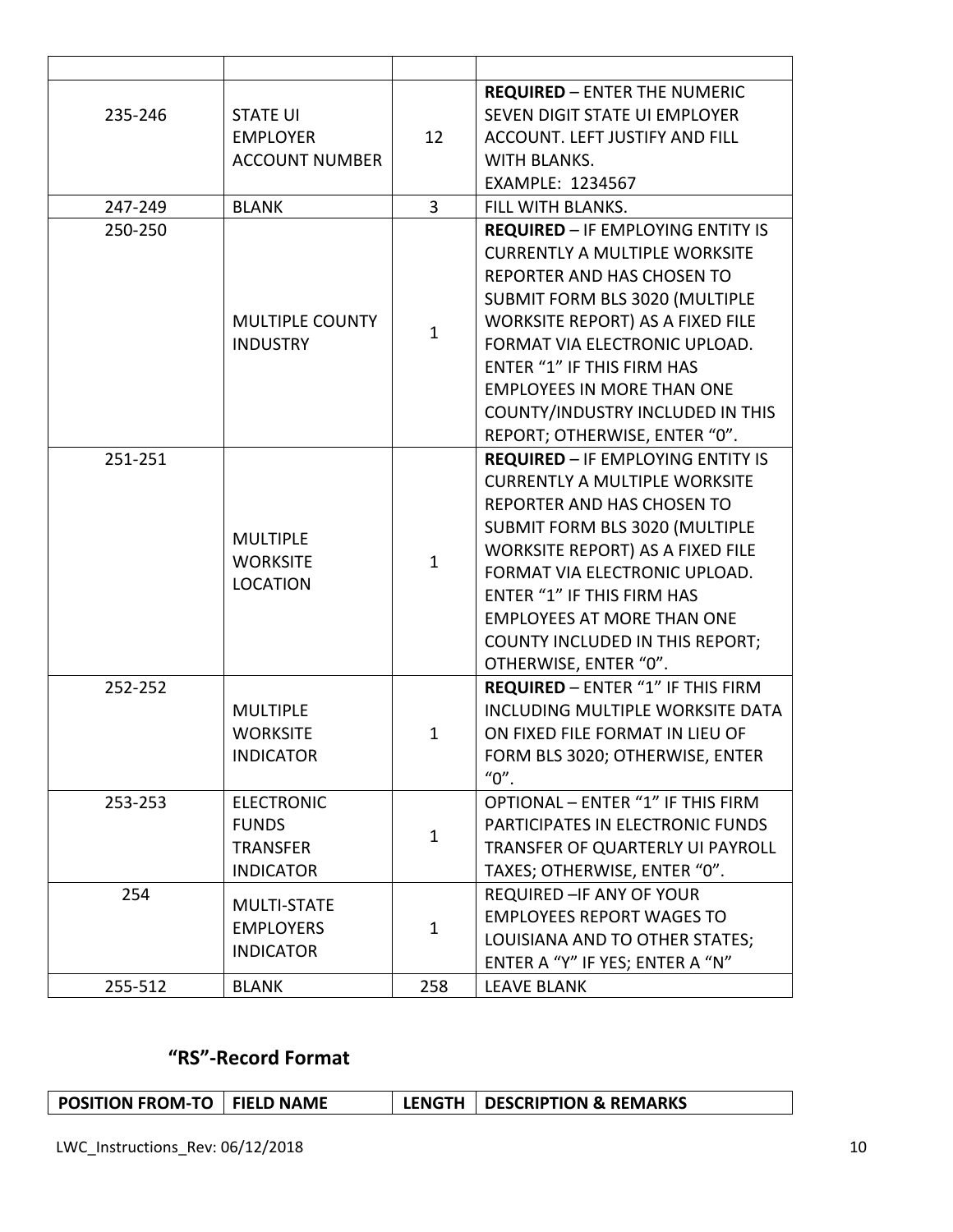| 001-002 | <b>RECORD</b><br><b>IDENTIFIER</b>                         | $\overline{2}$ | <b>REQUIRED - CONSTANT "RS"</b>                                                                                                                                                                                                                                                                                                                                                                                                                                       |
|---------|------------------------------------------------------------|----------------|-----------------------------------------------------------------------------------------------------------------------------------------------------------------------------------------------------------------------------------------------------------------------------------------------------------------------------------------------------------------------------------------------------------------------------------------------------------------------|
| 003-004 | <b>STATE CODE</b>                                          | $\overline{2}$ | <b>REQUIRED - ENTER "22" FOR</b><br>LOUISIANA FIPS CODE.<br>(SEE APPENDIX A)                                                                                                                                                                                                                                                                                                                                                                                          |
| 005-009 | <b>TAXING ENTITY</b><br><b>CODE</b>                        | 5              | FILL WITH BLANKS.                                                                                                                                                                                                                                                                                                                                                                                                                                                     |
| 010-018 | <b>SOCIAL</b><br><b>SECURITY</b><br>NUMBER (SSN)           | 9              | <b>REQUIRED - ENTER THE EMPLOYEE'S</b><br>SOCIAL SECURITY NUMBER. IF AN<br>EMPLOYEE HAS NOT RECEIVED A SSN,<br>DO NOT INCLUDE A WAGE RECORD FOR<br>HIM/HER ON THE REPORT WITH A<br>FICTITIOUS NUMBER. HAVE HIM/HER<br>CALL 1-800-772-1213 OR VISIT THE<br>LOCAL SOCIAL SECURITY OFFICE TO<br>OBTAIN A SSN. ONCE A VALID SSN IS<br>ISSUED, FILE AN AMENDED WAGE AND<br>TAX REPORT. DUPLICATE SSNS WILL NOT<br>BE ACCEPTED WITHIN THE SAME<br><b>EMPLOYER'S RECORD.</b> |
| 019-038 | <b>EMPLOYEE LAST</b><br><b>NAME</b>                        | 20             | <b>REQUIRED - ENTER THE LAST NAME</b><br>OF THE EMPLOYEE EXACTLY AS<br>SHOWN ON THE SOCIAL SECURITY<br>CARD. LEFT JUSTIFY AND FILL WITH<br><b>BLANKS.</b>                                                                                                                                                                                                                                                                                                             |
| 039-053 | <b>EMPLOYEE FIRST</b><br><b>NAME</b>                       | 15             | <b>REQUIRED - ENTER THE FIRST NAME</b><br>OF THE EMPLOYEE EXACTLY AS<br>SHOWN ON THE SOCIAL SECURITY<br>CARD. LEFT JUSTIFY AND FILL WITH<br><b>BLANKS.</b>                                                                                                                                                                                                                                                                                                            |
| 054-068 | <b>EMPLOYEE</b><br><b>MIDDLE NAME OR</b><br><b>INITIAL</b> | 15             | OPTIONAL - IF APPLICABLE, ENTER<br>THE EMPLOYEE MIDDLE NAME OR<br>INITIAL EXACTLY AS SHOWN ON THE<br>SOCIAL SECURITY CARD. LEFT<br>JUSTIFY AND FILL WITH BLANKS.                                                                                                                                                                                                                                                                                                      |
| 069-072 | <b>SUFFIX</b>                                              | 4              | FILL WITH BLANKS.                                                                                                                                                                                                                                                                                                                                                                                                                                                     |
| 073-094 | <b>LOCATION</b><br><b>ADDRESS</b>                          | 22             | FILL WITH BLANKS.                                                                                                                                                                                                                                                                                                                                                                                                                                                     |
| 095-116 | <b>DELIVERY</b><br><b>ADDRESS</b>                          | 22             | FILL WITH BLANKS.                                                                                                                                                                                                                                                                                                                                                                                                                                                     |

| "RS" – RECORD FORMAT CONTINUED                                                     |  |  |  |  |  |
|------------------------------------------------------------------------------------|--|--|--|--|--|
| NOTE: The required record length for each row = 512 characters.                    |  |  |  |  |  |
| <b>DESCRIPTION &amp; REMARKS</b><br><b>POSITION FROM-TO   FIELD NAME</b><br>LENGTH |  |  |  |  |  |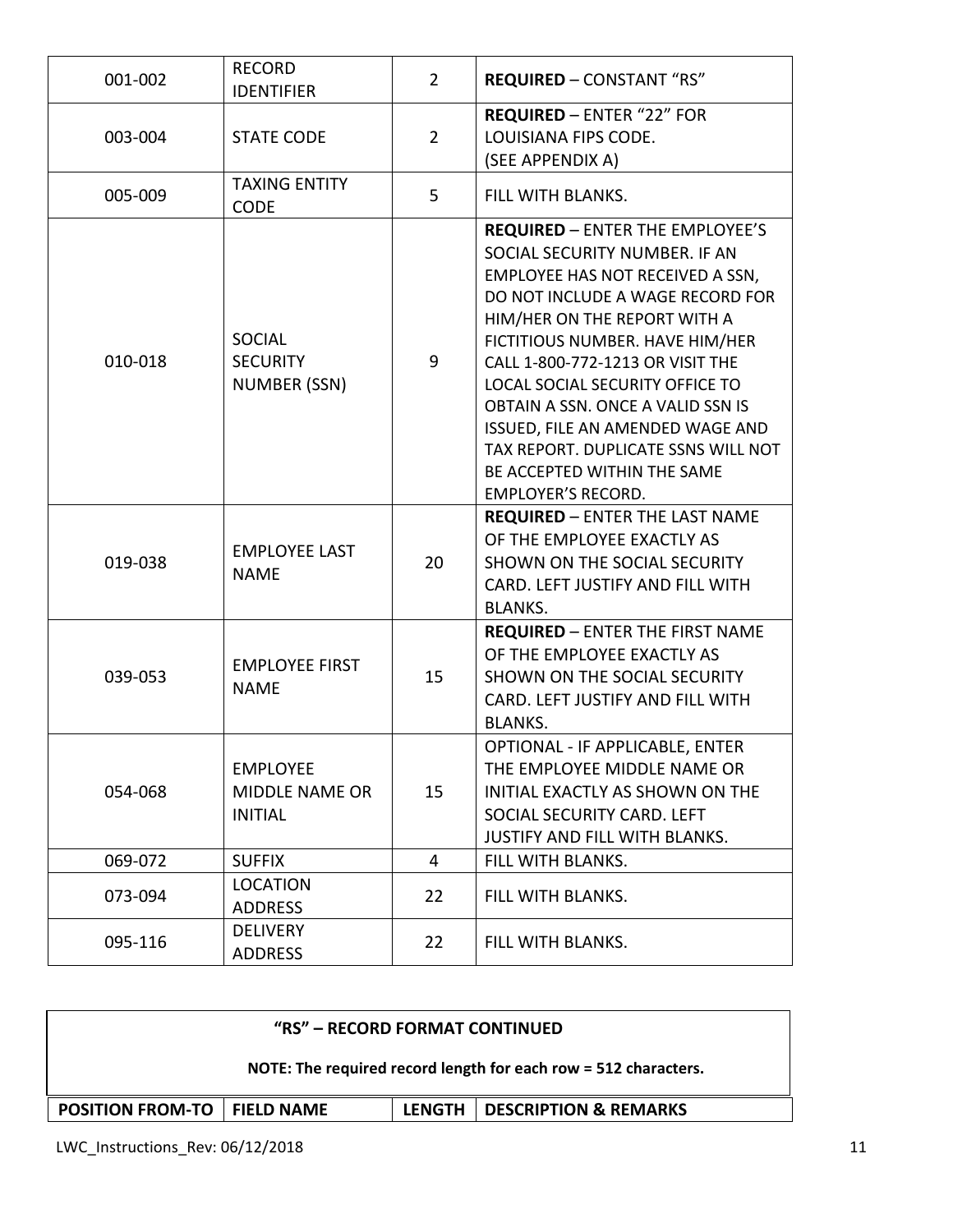| <b>CITY</b>                                                        | 22             |                                                                                                                                                                                                                                                                                                                                       |
|--------------------------------------------------------------------|----------------|---------------------------------------------------------------------------------------------------------------------------------------------------------------------------------------------------------------------------------------------------------------------------------------------------------------------------------------|
|                                                                    |                | FILL WITH BLANKS.                                                                                                                                                                                                                                                                                                                     |
| <b>STATE</b><br><b>ABBREVIATION</b>                                | $\overline{2}$ | FILL WITH BLANKS.                                                                                                                                                                                                                                                                                                                     |
| <b>ZIP CODE</b>                                                    | 5              | FILL WITH BLANKS.                                                                                                                                                                                                                                                                                                                     |
| ZIP CODE<br><b>EXTENSION</b>                                       | 4              | FILL WITH BLANKS.                                                                                                                                                                                                                                                                                                                     |
| <b>BLANK</b>                                                       | 5              | BLANK (RESERVED FOR SSA USE)                                                                                                                                                                                                                                                                                                          |
| FOREIGN STATE/<br><b>PROVINCE</b>                                  | 23             | FILL WITH BLANKS.                                                                                                                                                                                                                                                                                                                     |
| <b>FOREIGN POSTAL</b><br><b>CODE</b>                               | 15             | FILL WITH BLANKS.                                                                                                                                                                                                                                                                                                                     |
| <b>COUNTRY CODE</b>                                                | $\overline{2}$ | FILL WITH BLANKS.                                                                                                                                                                                                                                                                                                                     |
| <b>OPTIONAL CODE</b>                                               | $\overline{2}$ | FILL WITH BLANKS.                                                                                                                                                                                                                                                                                                                     |
| <b>REPORTING</b><br><b>PERIOD</b>                                  | 6              | <b>REQUIRED - ENTER THE 2-DIGIT LAST</b><br>MONTH AND 4 DIGIT YEAR FOR THE<br>CALENDAR QUARTER FOR WHICH THIS<br>REPORT APPLIES: E.G., 3 <sup>RD</sup> QUARTER<br>WOULD BE ENTERED AS "092007"<br>FOR JULY-SEPTEMBER 2007.                                                                                                            |
| <b>STATE</b><br><b>QUARTERLY UI</b><br><b>WAGES</b><br>PIC 9(9)V99 | 11             | <b>REQUIRED - ENTER ONLY NUMERIC</b><br>CHARACTERS, RIGHT JUSTIFY AND<br>ZERO FILL. ENTER TOTAL<br><b>QUARTERLY WAGES PAID TO THIS</b><br><b>EMPLOYEE (ROUND CENTS TO THE</b><br><b>NEAREST WHOLE DOLLAR AMOUNT;</b><br>I.E. \$1081.49 IS ROUNDED TO<br>"108100" AND \$1081.50 IS ROUNDED<br>TO "108200"). INCLUDE ALL TIP<br>INCOME. |
| <b>STATE</b><br><b>QUARTERLY</b><br><b>TAXABLE WAGE</b>            | 11             | RIGHT JUSTIFY AND ZERO FILL OR<br>FILL WITH BLANKS.                                                                                                                                                                                                                                                                                   |
| <b>NUMBER OF</b><br><b>WEEKS</b>                                   | $\overline{2}$ | FILL WITH BLANKS.                                                                                                                                                                                                                                                                                                                     |
|                                                                    |                |                                                                                                                                                                                                                                                                                                                                       |

### **"RS" – RECORD FORMAT CONTINUED**

| <b>POSITION FROM-TO</b> | <b>FIELD NAME</b> | LENGTH | DESCRIPTION & REMARKS           |
|-------------------------|-------------------|--------|---------------------------------|
| 227-234                 |                   | 8      | OPTIONAL - MAY ENTER THE MONTH, |
|                         | DATE FIRST        |        | DAY AND 4 DIGIT YEAR EMPLOYEE   |
|                         | EMPLOYED          |        | FIRST EMPLOYED WITH THIS        |
|                         |                   |        | EMPLOYER OR FILL WITH BLANKS.   |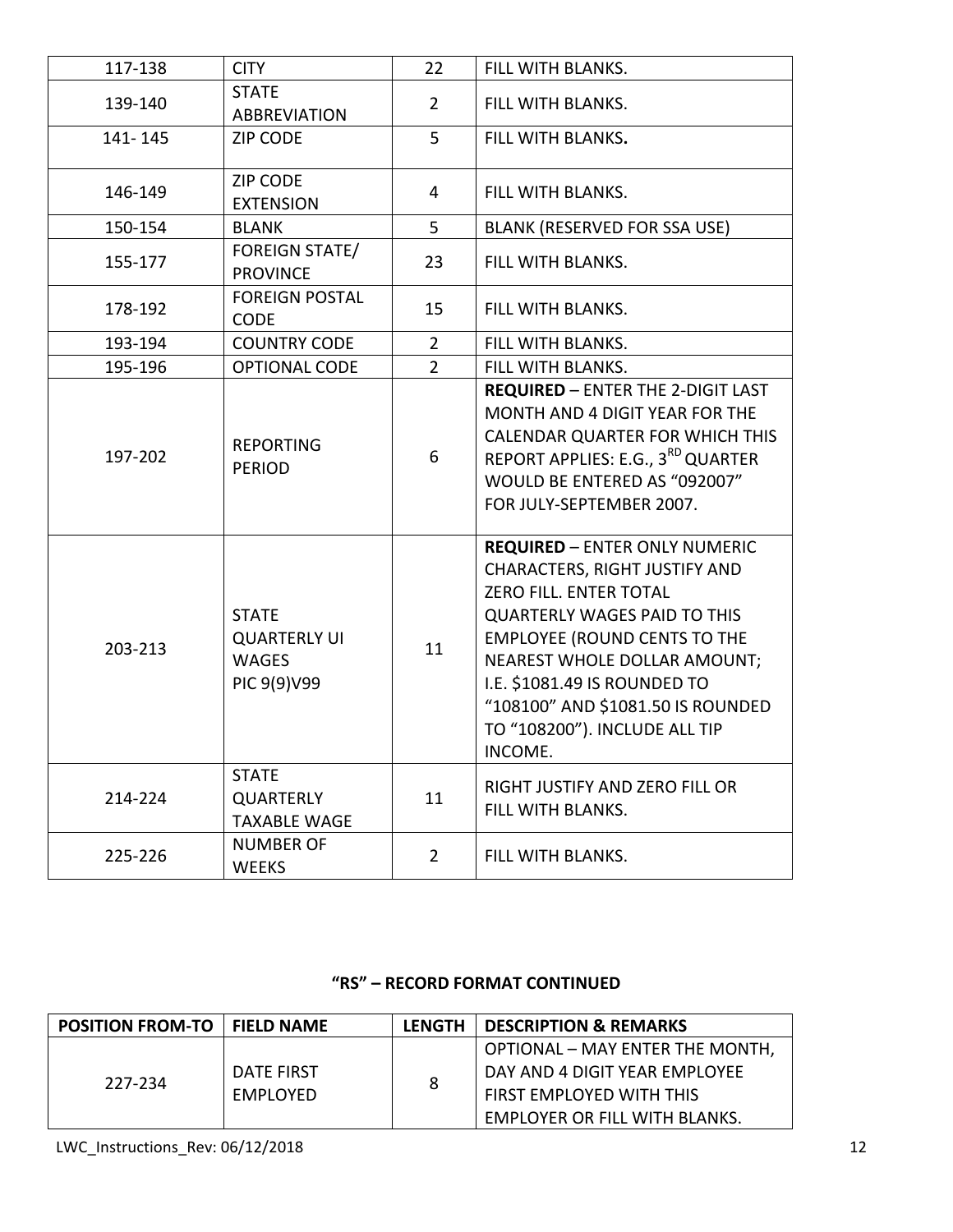| 235-242 | DATE OF<br><b>SEPARATION</b>                       | 8              | <b>OPTIONAL - MAY ENTER THE MONTH,</b><br>DAY AND 4 DIGIT YEAR EMPLOYEE<br>SEPARATED FROM EMPLOYMENT<br>WITH THIS EMPLOYER OR FILL WITH<br><b>BLANKS.</b>                                                                                                                                                                                                                                                                  |
|---------|----------------------------------------------------|----------------|----------------------------------------------------------------------------------------------------------------------------------------------------------------------------------------------------------------------------------------------------------------------------------------------------------------------------------------------------------------------------------------------------------------------------|
| 243-247 | <b>BLANK</b>                                       | 5              | <b>BLANK (RESERVED FOR SSA USE)</b>                                                                                                                                                                                                                                                                                                                                                                                        |
| 248-267 | <b>STATE EMPLOYER</b><br><b>ACCOUNT NUMBER</b>     | 20             | FILL WITH BLANKS.                                                                                                                                                                                                                                                                                                                                                                                                          |
| 268-273 | <b>BLANK</b>                                       | 6              | <b>BLANK (RESERVED FOR SSA USE)</b>                                                                                                                                                                                                                                                                                                                                                                                        |
| 274-275 | <b>STATE CODE</b>                                  | $\overline{2}$ | <b>OPTIONAL - ENTER "22" FOR</b><br>LOUISIANA FIPS CODE.<br>(SEE APPENDIX A)                                                                                                                                                                                                                                                                                                                                               |
| 276-286 | <b>STATE TAXABLE</b><br><b>WAGES</b>               | 11             | <b>OPTIONAL - RIGHT JUSTIFY AND</b><br><b>ZERO FILL.</b>                                                                                                                                                                                                                                                                                                                                                                   |
| 287-297 | <b>STATE INCOME</b><br><b>TAX WITHHELD</b>         | 11             | FILL WITH BLANKS.                                                                                                                                                                                                                                                                                                                                                                                                          |
| 298-307 | <b>STATE EXCESS</b><br><b>WAGES</b><br>PIC 9(8)V99 | 10             | <b>OPTIONAL - ENTER ONLY NUMERIC</b><br>CHARACTERS, RIGHT JUSTIFY AND<br>ZERO FILL. ENTER TOTAL<br><b>QUARTERLY WAGES PAID TO THIS</b><br><b>EMPLOYEE (ROUND CENTS TO THE</b><br>NEAREST WHOLE DOLLAR AMOUNT;<br>I.E. \$1081.49 IS ROUNDED TO<br>"108100" AND \$1081.50 IS ROUNDED<br>TO "108200") WHICH ARE IN EXCESS<br>OF THE LOUISIANA TAXABLE WAGE<br>BASE AS SPECIFIED ON ANNUAL RATE<br>NOTICE OR QUARTERLY REPORT. |
| 308-308 | <b>TAX TYPE CODE</b>                               | 1              | FILL WITH BLANKS.                                                                                                                                                                                                                                                                                                                                                                                                          |
| 309-319 | <b>LOCAL TAXABLE</b><br><b>WAGES</b>               | 11             | FILL WITH BLANKS.                                                                                                                                                                                                                                                                                                                                                                                                          |
| 320-330 | <b>LOCAL INCOME</b><br><b>TAX WITHHELD</b>         | 11             | FILL WITH BLANKS.                                                                                                                                                                                                                                                                                                                                                                                                          |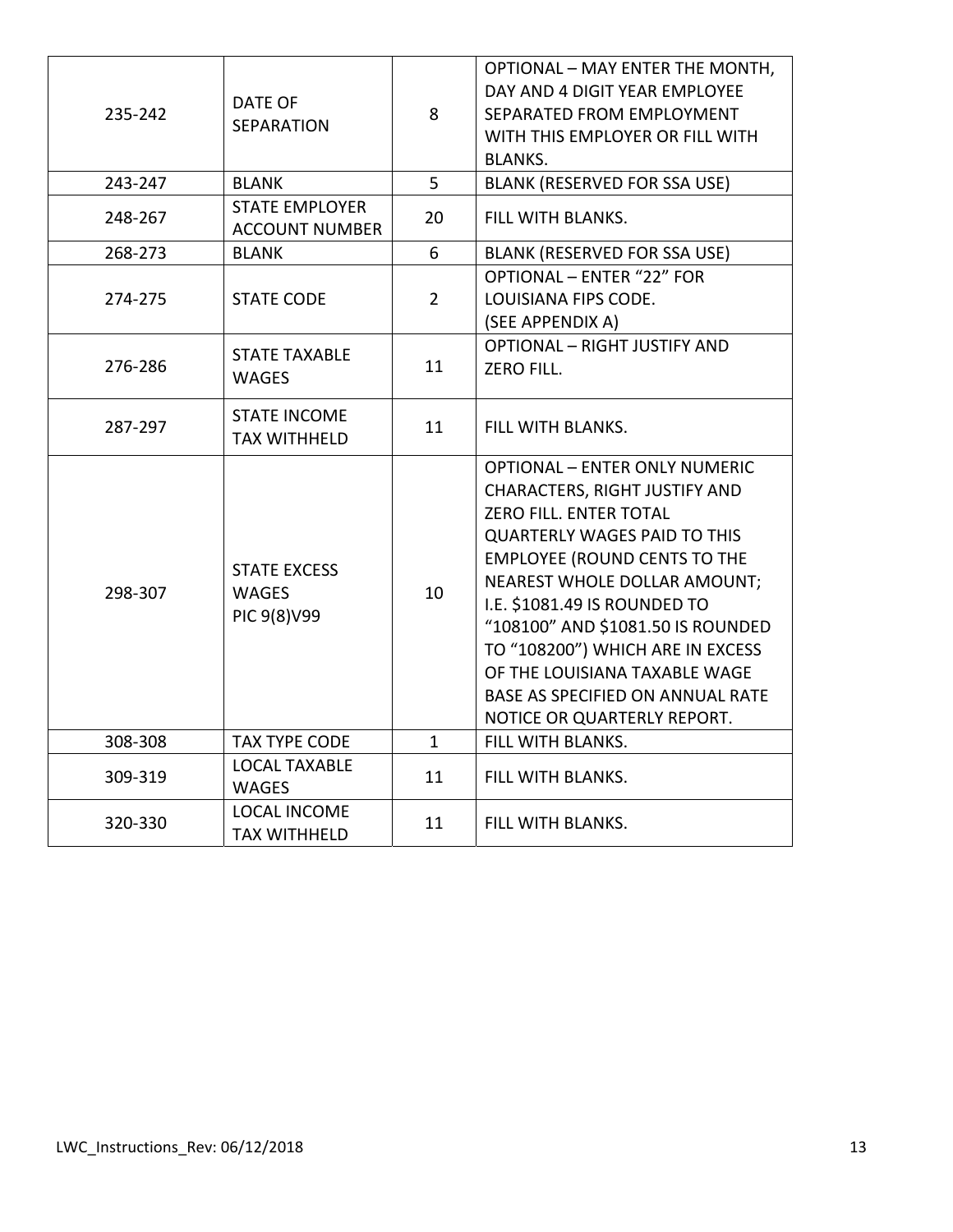| 331-337 | <b>STATE CONTROL</b><br><b>NUMBER</b>   | 7            | FILL WITH BLANKS.                                                                                                                                                                                                                                                                                                     |
|---------|-----------------------------------------|--------------|-----------------------------------------------------------------------------------------------------------------------------------------------------------------------------------------------------------------------------------------------------------------------------------------------------------------------|
| 338-347 | <b>REPORTING UNIT</b><br><b>NUMBER</b>  | 10           | <b>OPTIONAL- ENTER THE STATE</b><br>ASSIGNED REPORTING UNIT NUMBER<br>OF THE WORKSITE WHERE THE<br><b>EMPLOYEE WORKED DURING THE</b><br>QUARTER. RIGHT JUSTIFY AND ZERO<br>FILL.                                                                                                                                      |
| 348-350 | <b>COUNTY CODE</b>                      | 3            | OPTIONAL- ENTER THE THREE-DIGIT<br>NUMERIC FIPS COUNTY CODE OF THE<br><b>EMPLOYEE'S WORK SITE.</b>                                                                                                                                                                                                                    |
| 351-356 | <b>INDUSTRY CODE</b>                    | 6            | OPTIONAL- ENTER THE SIX-DIGIT<br><b>NORTH AMERICAN INDUSTRIAL</b><br><b>CLASSIFICAITON SYSTEM CODE</b><br>(NAICS).                                                                                                                                                                                                    |
| 357-357 | MONTH <sub>1</sub><br><b>EMPLOYMENT</b> | $\mathbf{1}$ | REQUIRED- ENTER "1" IF THE<br>EMPLOYEE WHO WORKED DURING OR<br>RECEIVED PAY AS OF THE 12TH DAY OF<br>MONTH ONE FOR THIS QUARTER'S<br>REPORTING PERIOD, OR ENTER "0" IF<br>THE EMPLOYEE DID NOT WORK AND<br>RECEIVED NO PAY AS OF THE 12TH DAY<br>OF MONTH ONE FOR THIS QUARTER'S<br>REPORTING PERIOD.                 |
| 358-358 | <b>MONTH 2</b><br><b>EMPLOYMENT</b>     | $\mathbf{1}$ | REQUIRED-ENTER "1" IF THE<br><b>EMPLOYEE WHO WORKED DURING OR</b><br>RECEIVED PAY AS OF THE 12TH DAY OF<br>MONTH ONE FOR THIS QUARTER'S<br>REPORTING PERIOD, OR ENTER "0" IF<br>THE EMPLOYEE DID NOT WORK AND<br>RECEIVED NO PAY AS OF THE 12TH DAY<br>OF MONTH TWO FOR THIS QUARTER'S<br>REPORTING PERIOD.           |
| 359-359 | MONTH <sub>3</sub><br><b>EMPLOYMENT</b> | 1            | REQUIRED- ENTER "1" IF THE<br><b>EMPLOYEE WHO WORKED DURING OR</b><br>RECEIVED PAY AS OF THE 12TH DAY OF<br>MONTH ONE FOR THIS QUARTER'S<br>REPORTING PERIOD, OR ENTER "0" IF<br>THE EMPLOYEE DID NOT WORK AND<br>RECEIVED NO PAY AS OF THE 12TH DAY<br>OF MONTH THREE FOR THIS<br><b>QUARTER'S REPORTING PERIOD.</b> |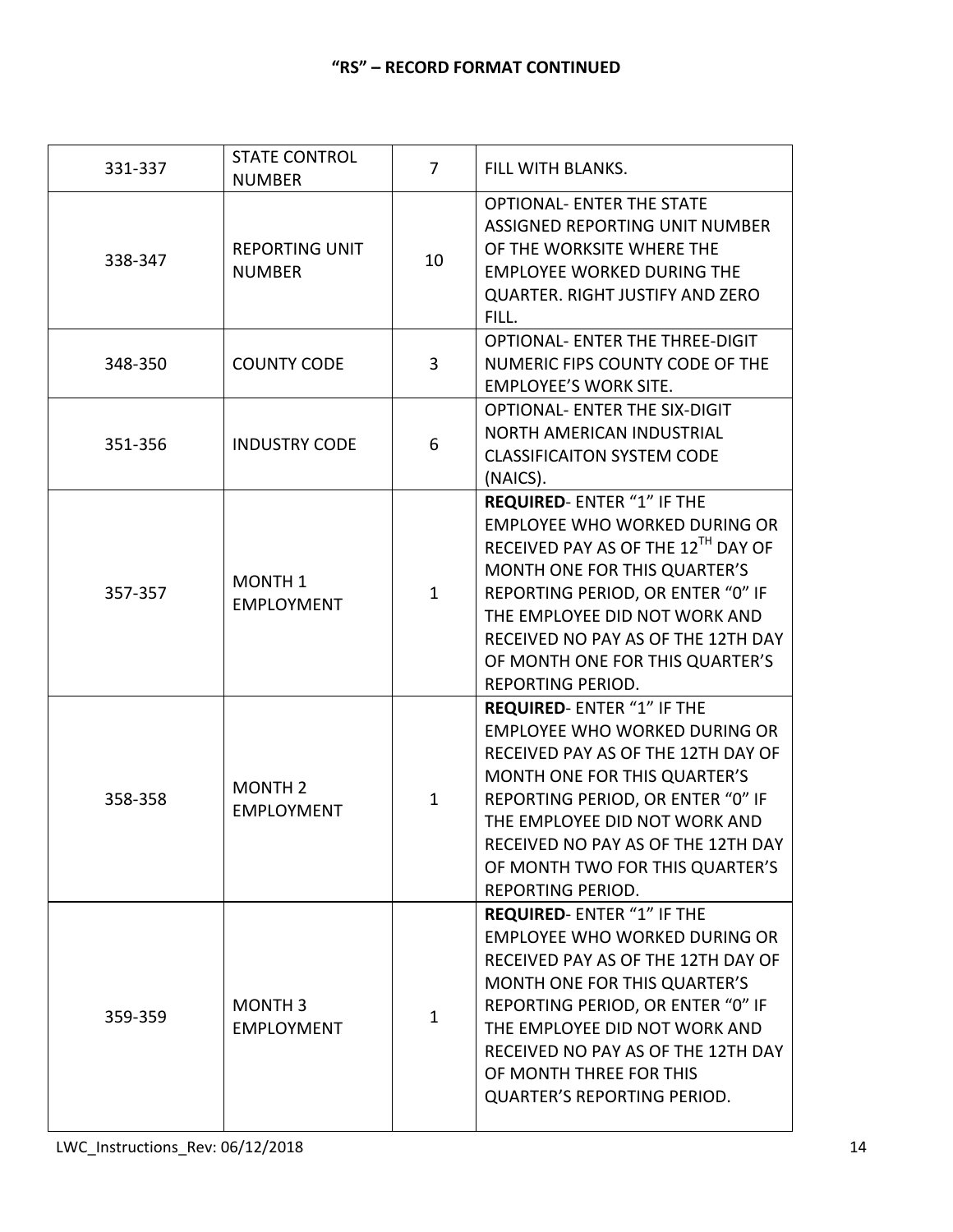|         |                                   |                                   | <b>REQUIRED-ENTER ONLY NUMERIC</b>       |
|---------|-----------------------------------|-----------------------------------|------------------------------------------|
|         |                                   |                                   | <b>CHARACTERS. ENTER THE AMOUNT OF</b>   |
|         |                                   |                                   | <b>WAGES (DOLLARS &amp; CENTS) WHICH</b> |
|         |                                   |                                   | ARE THE HOURLY WAGE AMOUNT.              |
|         |                                   |                                   | RIGHT JUSTIFY AND ZERO FILL.             |
| 360-366 | <b>HOURLY RATE</b>                | 7                                 |                                          |
|         |                                   |                                   | <b>FORMAT: 3 DIGITS DOLLARS AND 4</b>    |
|         |                                   |                                   | <b>DIGITS CENTS.</b>                     |
|         |                                   |                                   | I.E. \$112.56 SHOULD BE "1125600"        |
|         |                                   | IF HOURLY RATE IS OVER \$999.9999 |                                          |
|         |                                   |                                   | THEN ENTER ALL NINES. I.E. "9999999"     |
|         | SOC CODE/JOB                      | 80                                | <b>OPTIONAL</b> - ENTER EITHER 6 DIGIT   |
|         | <b>TITLE</b>                      |                                   | SOC CODE OR ENTER JOB TITLE              |
| 367-446 |                                   |                                   | DESCRIPTION. LEFT JUSTIFY AND DO         |
|         |                                   |                                   | <b>NOT ZERO FILL.</b>                    |
|         |                                   |                                   |                                          |
| 447-487 | <b>FILLER</b>                     | 115                               | FILL WITH BLANKS.                        |
| 488-512 | SUPPLEMENTAL<br><b>DATA BLANK</b> | 25                                | <b>BLANK (RESERVE FOR SSA)</b>           |

| "RF"-RECORD FORMAT                                              |                                    |               |                                  |
|-----------------------------------------------------------------|------------------------------------|---------------|----------------------------------|
| NOTE: The required record length for each row = 512 characters. |                                    |               |                                  |
| <b>POSITION FROM-TO</b>                                         | <b>FIELD NAME</b>                  | <b>LENGTH</b> | <b>DESCRIPTION &amp; REMARKS</b> |
| 001-002                                                         | <b>RECORD</b><br><b>IDENTIFIER</b> | 2             | <b>REQUIRED - CONSTANT "RF"</b>  |
| 003-512                                                         | <b>FILLER</b>                      | 510           | LEAVE BLANK.                     |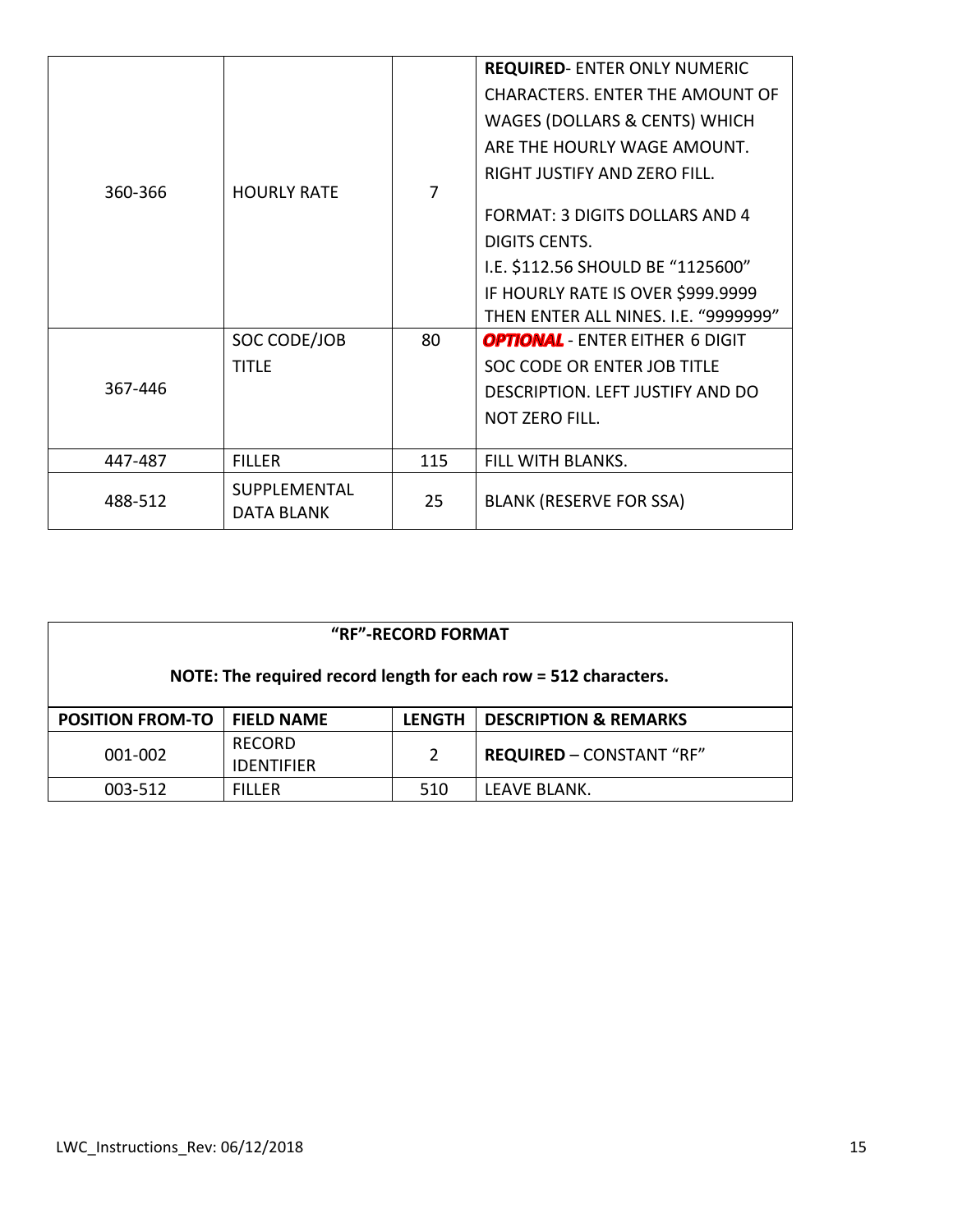# **VI. Appendix A: Postal Abbreviations and Numeric Codes**

| <b>STATE</b>                | <b>ABBREVIATION</b> | <b>NUMERIC CODE</b> |
|-----------------------------|---------------------|---------------------|
| <b>ALASKA</b>               | AK                  | 02                  |
| <b>ARIZONA</b>              | <b>AZ</b>           | 04                  |
| <b>ARKANSAS</b>             | <b>AR</b>           | 05                  |
| <b>CALIFORNIA</b>           | <b>CA</b>           | 06                  |
| <b>COLORADO</b>             | CO                  | 08                  |
| <b>CONNECTICUT</b>          | <b>CT</b>           | 09                  |
| <b>DELAWARE</b>             | <b>DE</b>           | 10                  |
| <b>DISTRICT OF COLUMBIA</b> | <b>DC</b>           | 11                  |
| <b>FLORIDA</b>              | FL.                 | 12                  |
| <b>GEORGIA</b>              | <b>GA</b>           | 13                  |
| <b>HAWAII</b>               | H <sub>l</sub>      | 15                  |
| <b>IDAHO</b>                | ID                  | 16                  |
| <b>ILLINOIS</b>             | IL                  | 17                  |
| <b>INDIANA</b>              | IN                  | 18                  |
| <b>IOWA</b>                 | IA                  | 19                  |
| <b>KANSAS</b>               | <b>KS</b>           | 20                  |
| <b>KENTUCKY</b>             | <b>KY</b>           | 21                  |
| <b>LOUISIANA</b>            | LA                  | 22                  |
| <b>MAINE</b>                | <b>ME</b>           | 23                  |
| <b>MARYLAND</b>             | <b>MD</b>           | 24                  |
| <b>MASSACHUSETTS</b>        | <b>MA</b>           | 25                  |
| <b>MICHIGAN</b>             | MI                  | 26                  |
| <b>MINNESOTA</b>            | <b>MN</b>           | 27                  |
| <b>MISSISSIPPI</b>          | <b>MS</b>           | 28                  |
| <b>MISSOURI</b>             | <b>MO</b>           | 29                  |
| <b>MONTANA</b>              | <b>MT</b>           | 30                  |
| <b>NEBRASKA</b>             | <b>NE</b>           | 31                  |